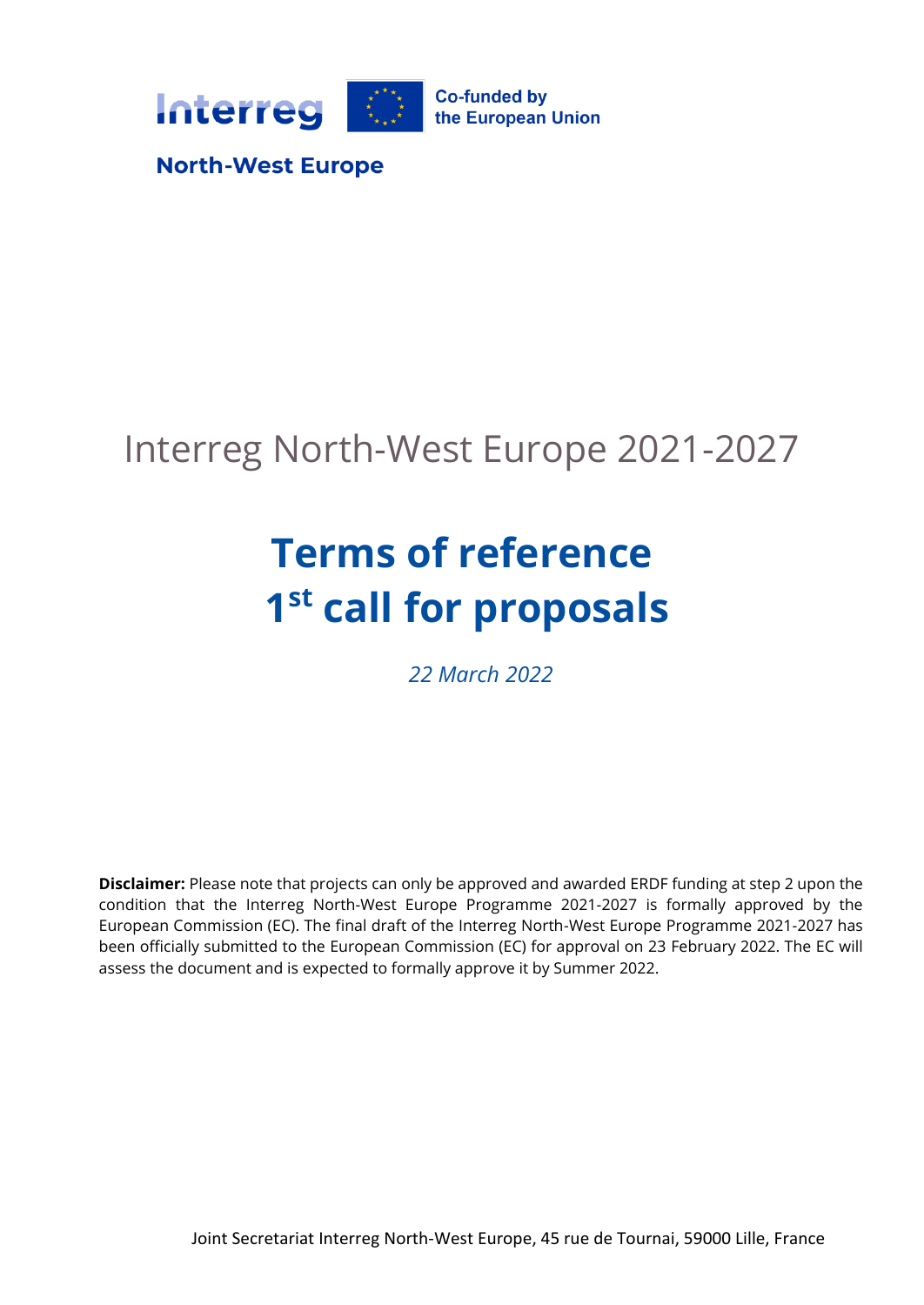

### **1. Introduction**

The Interreg North-West Europe Programme invites partnerships of public and private organisations to submit applications in the framework of the first call for proposals for the 2021-2027 period.

A comprehensive description of the Programme strategy and priorities is included in the draft Interreg [North-West Europe Programme 2021-2027.](https://www.nweurope.eu/media/16769/nwe-ip_version-february-2022.pdf) This final draft has been officially submitted to the European Commission (EC) for approval on 23 February 2022. The EC will assess the document and is expected to formally approve it by Summer 2022. ERDF funding allocation to projects is conditional to the approval of the Interreg North-West Europe Programme 2021-2027 by the EC.

A complete set of application documents can be downloaded from the Programme website [www.nweurope.eu](http://www.nweurope.eu/) (draft Interreg NWE Programme, Programme Manual, application form step 1 for reference).

# **2. Aim of the Programme**

The Interreg North-West Europe (NWE) Programme is one of the fourteen transnational cooperation programmes financed by the European Union. It is financed through the **European Regional** [Development Fund](https://eur-lex.europa.eu/legal-content/EN/TXT/?uri=CELEX%3A32021R1059&qid=1646043256660) (ERDF). ERDF is one of the funds designed to improve EU Cohesion.

The Programme encourages public, scientific, private and civil society organisations to cooperate with a view to promote a green, smart and just transition for all NWE territories. The aim is to support a balanced development and make all regions more resilient. The Programme co-finances these organisations to work together in transnational projects on specific themes.

All projects financed by the Programme will need to demonstrate high transnational cooperation intensity throughout their lifetime with a clear focus on results. This means that partners must work together to deliver, disseminate and roll-out the results of their project.

### **3. Thematic priorities**

To deliver its aim, the Programme has identified five thematic priorities, each of which is sub-divided into Specific Objectives (SO). These priorities and Specific Objectives are:

#### **Priority 1 - Smart climate and environmental resilience for NWE territories**

- Promoting climate change adaptation and disaster risk prevention, resilience taking into account ecosystem-based approaches (SO 2.4)
- Enhancing protection and preservation of nature, biodiversity and green infrastructure, including in urban areas, and reducing all forms of pollution (SO 2.7)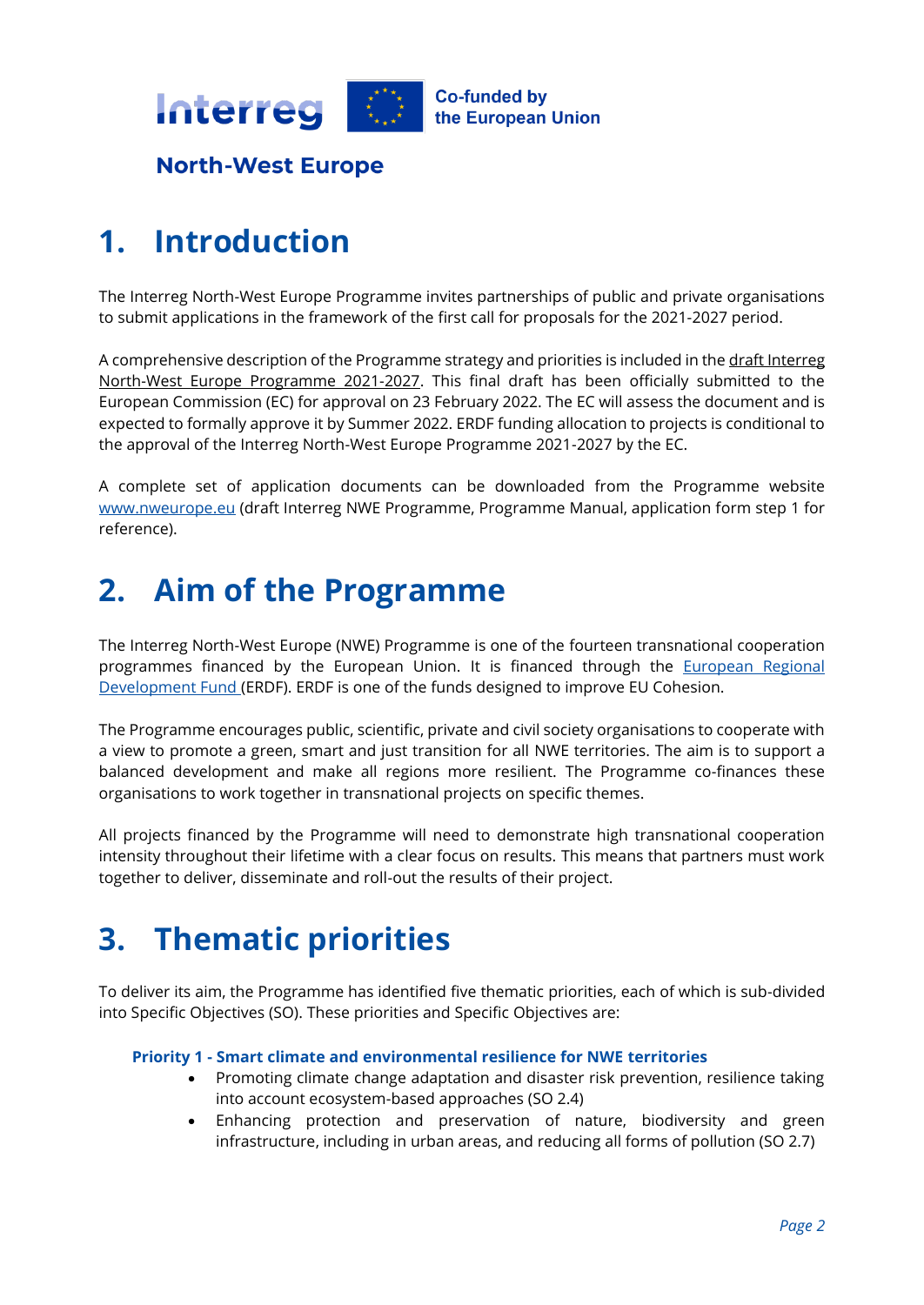

#### **Priority 2 – Smart and just energy transition for NWE territories**

- Promoting energy efficiency and reducing greenhouse gas emissions (SO 2.1)
- Promoting renewable energy in accordance with Directive (EU) 2018/2001, including the sustainability criteria set out therein (SO 2.2).

#### **Priority 3 - Transition towards a place-based circular economy**

• Promoting the transition to a circular and resource efficient economy (SO 2.6).

#### **Priority 4 – Improving territorial resilience in NWE through innovative and smart transformation**

• Developing and enhancing research and innovation capacities and the uptake of advanced technologies (SO 1.1).

#### **Priority 5 –Transition towards a socially inclusive and resilient society**

- Enhancing the effectiveness and inclusiveness of labour markets and access to quality employment through developing social infrastructure and promoting social economy (SO 4.1).
- Ensuring equal access to health care and fostering resilience of health systems, including primary care, and promoting the transition from institutional to family-andcommunity-based care (SO 4.5).
- Enhancing the role of culture and sustainable tourism in economic development, social inclusion and social innovation (SO 4.6).

**The current call for proposals is open to all five thematic priorities.** Transnational partnerships are invited to submit their project application under one priority, and within this chosen priority, under one Specific Objective.

# **4. Who can apply?**

The Programme targets all or parts of seven participating countries, including six EU Member States (Belgium, France, Germany, Ireland, Luxembourg and the Netherlands) and the non-Member State Switzerland.

A wide range of public and private (non-profit and profit making) organisations are welcomed to take part in NWE project partnerships including national, regional and local authorities (or EGTC's, or public equivalent organisations), universities, R&D centres, SMEs and business support organisations (BSOs), sectoral associations, NGOs, lobby organisations and citizens groups.

Projects should bring together at least three partners from three different countries (usually more) of which two need to be from within the NWE Programme area.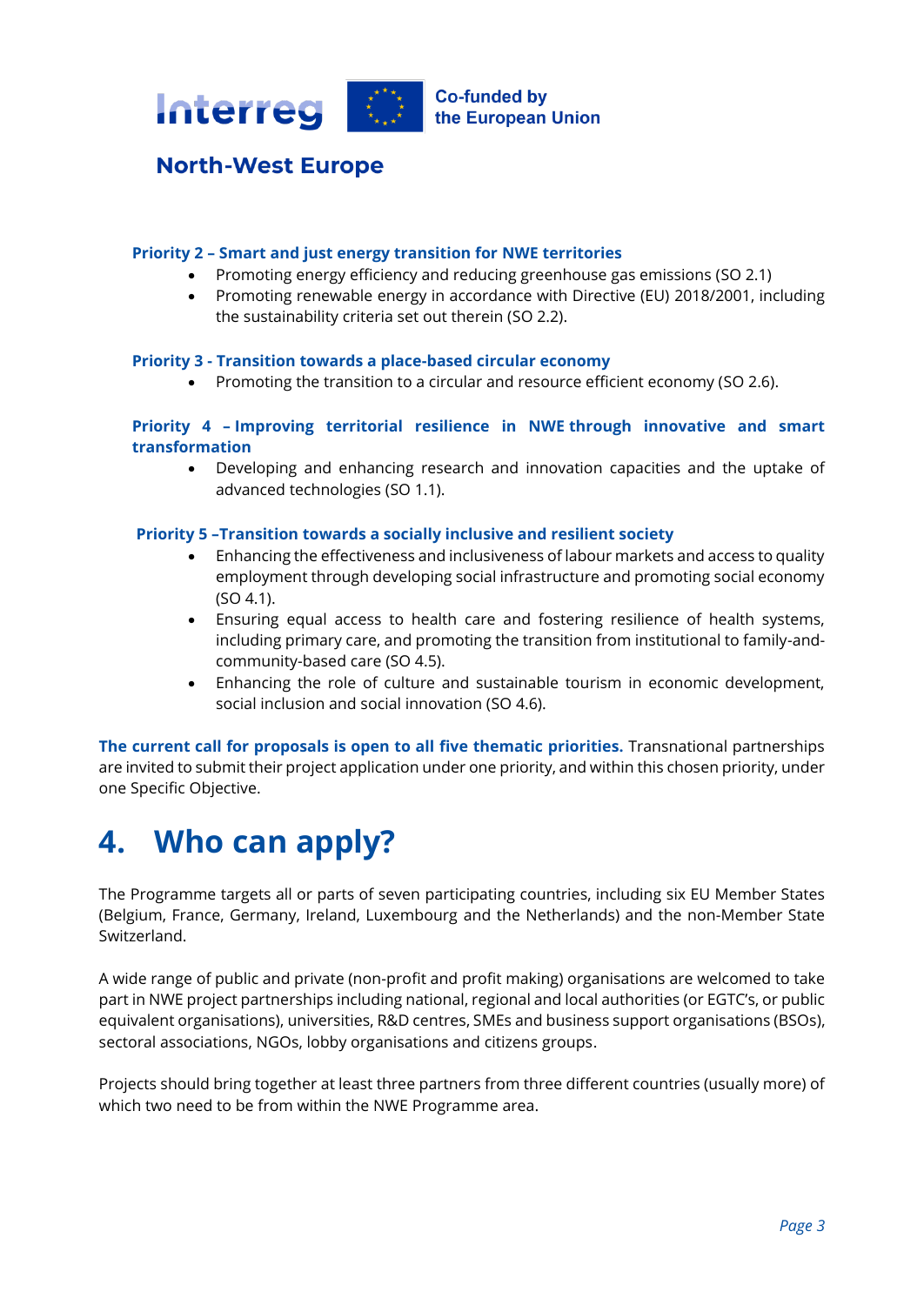

# **5. Lead partner principle**

The 'lead partner principle' will apply to the project management system, meaning that one partner takes the lead in the project. The lead partner must be an organisation which is public, non-profit or governed by public law, and it must be located in the NWE Programme area. The lead partner is the link between the project partnership and the Joint Secretariat, Programme bodies, the European Commission and other interested parties. Furthermore, it will supervise the administrative and financial management of the project and bear legal responsibility and liability for them.

### **6. Funding available**

Over the lifetime of the Programme, € 287 million of ERDF (European Regional Development Fund) will be allocated to projects. **No ceiling is set for this call.**

All projects need to have a partner contribution (provide match-funding). The maximum ERDF grant rate for partners is 60% of the total project budget. The partnership needs to contribute the remaining 40%.

# **7. Submission of applications**

This call for proposals is organised according to a two-step procedure. See chapters 3 and 4 of the [Programme Manual](https://www.nweurope.eu/media/17056/nwe_pm_v1_final.pdf) for a detailed description of the process.

Step 1 – Applicants have to submit an application providing an outline of the proposed project. The application goes beyond a mere expression of interest, i.e. applicants need to present a comprehensive picture of the project need, intended change and result. This picture is the solid basis of the further development of the project.

Step 2 – Applicants who succeeded at step 1 of the call are invited to submit a full-length proposal which includes all the details on the finalised partnership, the project work plan and budget.

Project proposals, both at step 1 and step 2 of the call must be submitted in English and only through the Interreg NWE [Joint electronic monitoring system](https://jems.nweurope.eu/) (Jems). Project applications sent via any other means will not be considered eligible. The project summary must be provided in all four programme languages (Dutch, English, French, and German).

# **8. Project selection**

All project proposals are assessed against eligibility and quality assessment criteria (see chapters 3 and 4 of the [Programme Manual\)](https://www.nweurope.eu/media/17056/nwe_pm_v1_final.pdf).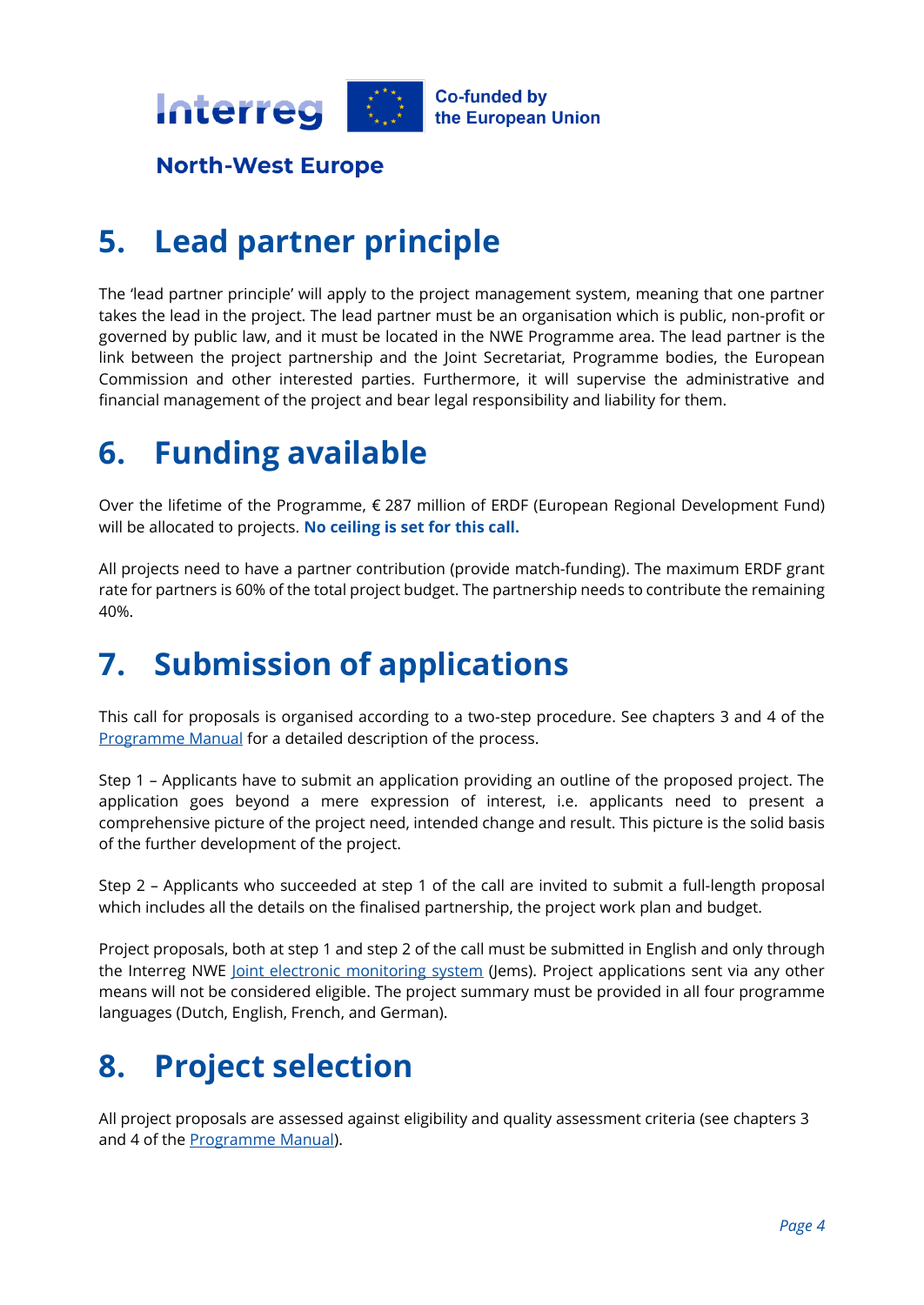

The decision on step 1 project applications will be taken by the Interreg NWE Monitoring Committee (MC), which is made up of representatives from both national and regional authorities within the NWE Member States.

#### **The Monitoring Committee will meet on 14 and 15 September 2022.**

The applicants will be notified of the decision of the Monitoring Committee after this meeting.

If a project is rejected, the partnership can reapply in another regular call taking into careful consideration all the comments and recommendations made by the MC in its notification letter.

If a project is declared ineligible at step 1, it may resubmit under a subsequent call, provided that it meets the eligibility criteria.

According to the call 1 provisional planning, the Monitoring Committee foresees to meet in February 2023 to decide on the full length step 2 application proposals. Projects can therefore plan the start of their activities for February 2023.

### **9. Deadline for submission**

Project proposals for step 1 of this call must be submitted through the Jems at the latest by:

#### **Wednesday 15 June 2022 12.00 pm noon CET (11.00 am GMT).**

In case of approval at step 1, full applications (step 2) must be submitted **on Thursday 15 December 2022 12.00 pm noon CET (11.00 am GMT).**

### **10. How to get assistance**

Project applicants should start by having a close look at the [Interreg NWE Programme](https://www.nweurope.eu/media/16769/nwe-ip_version-february-2022.pdf) and Programme [Manual.](https://www.nweurope.eu/media/17056/nwe_pm_v1_final.pdf)

Continuous assistance will be provided by the Interreg NWE network of contact points during both stages of project development. They are available to respond to any queries. All contact details can be found on the website [Contact Points | Interreg NWE \(nweurope.eu\)](https://www.nweurope.eu/contact-us/contact-points/)

Project applicants can also register to the [NWE online community](https://community.nweurope.eu/) to find partners, join partnerships or network with other organisations from the North-West Europe area. They are also invited to sign [up for updates](https://www.nweurope.eu/news-events/sign-up-for-updates/) on the NWE website and follow the Programme's social media channels to be informed of any updates concerning the call.